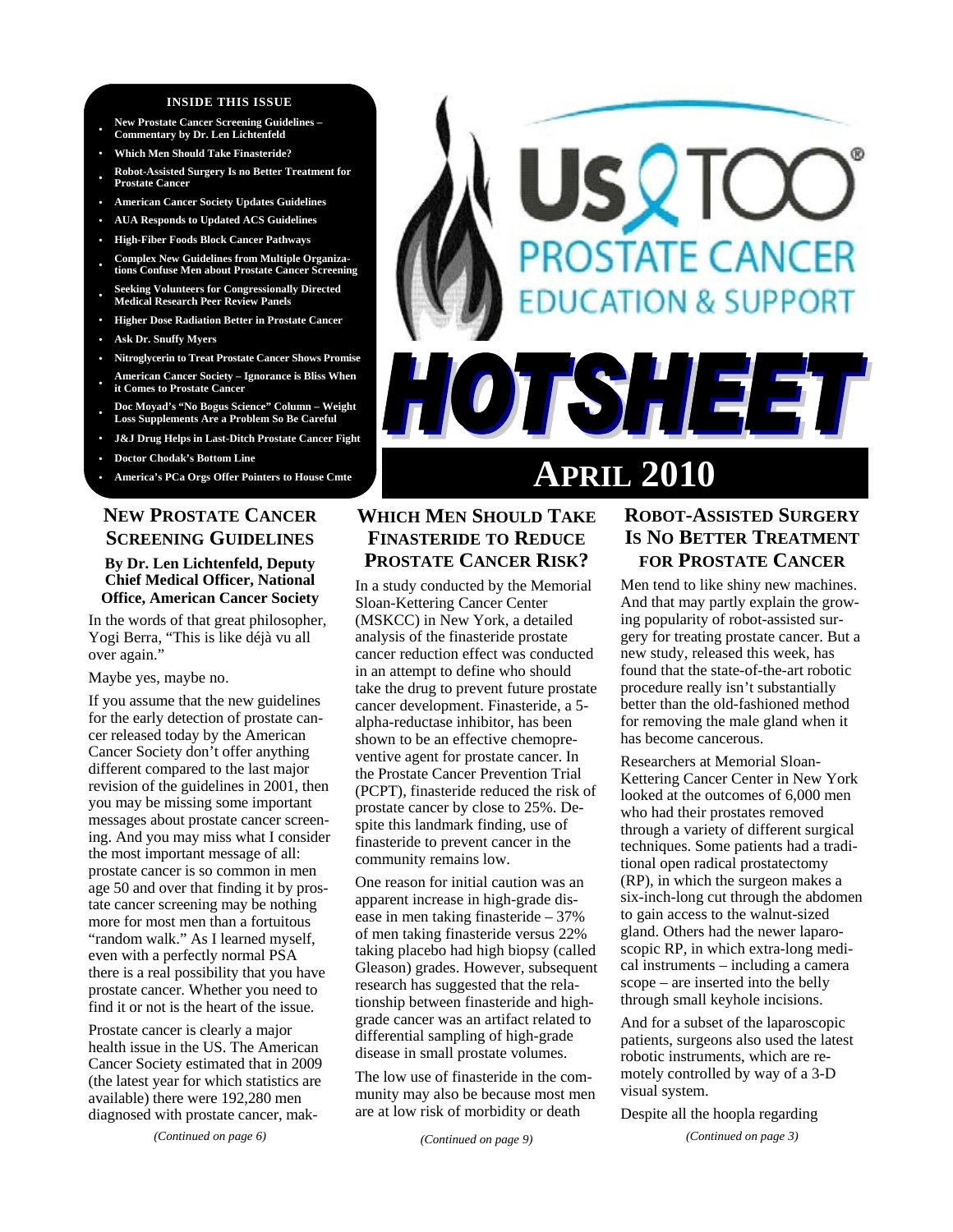#### **PROSTATE CANCER PATIENT SUPPORT - CALL 1-800-80-US TOO, OR GO TO <WWW.USTOO.ORG>**

THIS ISSUE OF THE US TOO PROSTATE CANCER HOTSHEET IS MADE POSSIBLE BY CHARITABLE CONTRIBUTIONS FROM

## Genentech **AMGEN**

## Oncology *AND PEOPLE LIKE YOU!*

ITEMS CONTAINED IN US TOO PUBLICATIONS ARE OBTAINED FROM VARIOUS NEWS SOURCES AND EDITED FOR INCLUSION. WHERE AVAILABLE, A POINT-OF-CONTACT IS PROVIDED.

REFERENCES TO PERSONS, COMPANIES, PROD-UCTS OR SERVICES ARE PROVIDED FOR INFORMA-TION ONLY AND ARE NOT ENDORSEMENTS. READERS SHOULD CONDUCT THEIR OWN RE-SEARCH INTO ANY PERSON, COMPANY, PRODUCT OR SERVICE, AND CONSULT WITH THEIR LOVED ONES AND PERSONAL PHYSICIAN BEFORE DECID-ING ON **ANY** COURSE OF ACTION.

THE INFORMATION AND OPINIONS EXPRESSED IN THIS PUBLICATION ARE NOT RECOMMENDATIONS FOR ANY MEDICAL TREATMENT, PRODUCT SER-VICE OR COURSE OF ACTION BY US TOO INTER-NATIONAL, INC., ITS OFFICERS AND DIRECTORS, OR THE EDITORS OF THIS PUBLICATION. FOR MEDICAL, LEGAL OR OTHER ADVICE, PLEASE CONSULT PROFESSIONAL(S) OF YOUR CHOICE.

*HOTSHEET* EDITORIAL TEAM:

JONATHAN MCDERMED, PHARMD PAMELA BARRETT THOMAS N. KIRK

#### US TOO INTERNATIONAL STAFF:

THOMAS N. KIRK, PRESIDENT AND CEO PAMELA BARRETT, DEVELOPMENT DIRECTOR TERRI GIBBONS, CHAPTER SERVICES PROGRAM **MANAGER** JAQUELINE KONIECZKA, OFFICE MANAGER RYAN MAGUIRE, COMMUNICATIONS COORDINATOR

US TOO BOARD OF DIRECTORS:

*EXECUTIVE COMMITTEE/OFFICERS*

FRED MILLS, CHAIRMAN KAY LOWMASTER, MSW, LCSW, VICE-CHAIR CARL FRANKEL, ESO., SECRETARY DAVID P. HOUCHENS, PHD, TREASURER RIDGE TAYLOR, ASSISTANT TREASURER/SECRETARY *DIRECTORS:* 

GREG BIELAWSKI JERRY HARDY JEAN JEFFRIES DAVID M. LUBAROFF, PHD RICK LYKE, APR

THOMAS N. KIRK, PRESIDENT AND CEO

US TOO INTERNATIONAL, INC. IS INCORPORATED IN THE STATE OF ILLINOIS AND RECOGNIZED AS A 501(C)(3) NOT-FOR-PROFIT CHARITABLE CORPORATION

#### **DONATIONS / GIFTS TO US TOO ARE TAX DEDUCTIBLE**

5003 FAIRVIEW AVE. DOWNER'S GROVE, IL 60515 PHONE: (630) 795-1002 / FAX: (630) 795-1602

WEBSITE: WWW.USTOO.ORG COPYRIGHT 2010, US TOO INTERNATIONAL, INC.

## **AMERICAN CANCER SOCIETY UPDATES PROSTATE CANCER SCREENING GUIDELINES**

#### **Update Reaffirms the Importance of Shared Decision-Making**

Newly updated prostate cancer screening guidelines from the American Cancer Society reaffirm the recommendation that men should discuss the uncertainties, risks and potential benefits of screening for prostate cancer before deciding whether to be tested. The update is the first since 2001 and was done as part of the Society's regular guidelines update process. It included a series of systematic reviews focusing on the latest evidence related to the early detection of prostate cancer, screening test performance, harms of therapy for localized prostate cancer, and shared and informed decision making in prostate cancer screening.

The guideline is published online in advance of print publication in *CA: A Cancer Journal for Clinicians*. The updated guidelines include these recommendations:

- Asymptomatic men who have at least a ten-year life expectancy should have an opportunity to make an informed decision with their health care provider about screening for prostate cancer after receiving information about the uncertainties, risks, and potential benefits associated with screening.
- Men at average risk should receive this information beginning at age 50. Men at higher risk, including African American men and men with a first degree relative (father or brother) diagnosed with prostate cancer before age 65, should receive this information beginning at age 45. Men at appreciably higher risk (multiple family members diag-

1990 - 2010

1990 - 20 Vears<br>20 Years Education

nosed with prostate cancer before age 65) should receive this information beginning at age 40.

- Men should either receive this information directly from their health care providers or be referred to reliable and culturally appropriate sources.
- Patient decision aids are helpful in preparing men to make a decision whether to be tested.
- Prostate cancer screening should not occur without an informed decision making process.
- **Asymptomatic men who have less** than a ten-year life expectancy based on age and health status should not be offered prostate cancer screening.
- For men who are unable to decide, the screening decision can be left to the discretion of the health care provider, who should factor into the decision his or her knowledge of the patient's general health preferences and values.

"Two decades into the PSA era of prostate cancer screening, the overall value of early detection in reducing the morbidity and mortality from prostate cancer remains unclear," said Andrew M. Wolf, MD, Associate Professor of Medicine at the University of Virginia Health System and Chair of the Advisory Committee. "While early detection may reduce the likelihood of dying from prostate cancer, that benefit must be weighed against the serious risks associated with subsequent treatment,

*(Continued on page 5)* 

## **SAVE THE DATES!**

August 20-21, 2010

Us TOO 20th Anniversary Celebration & Symposium

Chicago, IL

Watch for more info at <www.ustoo.org>

US TOO PROSTATE CANCER EDUCATION & SUPPORT HOT SHEET - APRIL 2010 **P. 2 P. 2 P. 2 US TOO PROSTATE CANCER EDUCATION & SUPPORT HOT SHEET - APRIL 2010**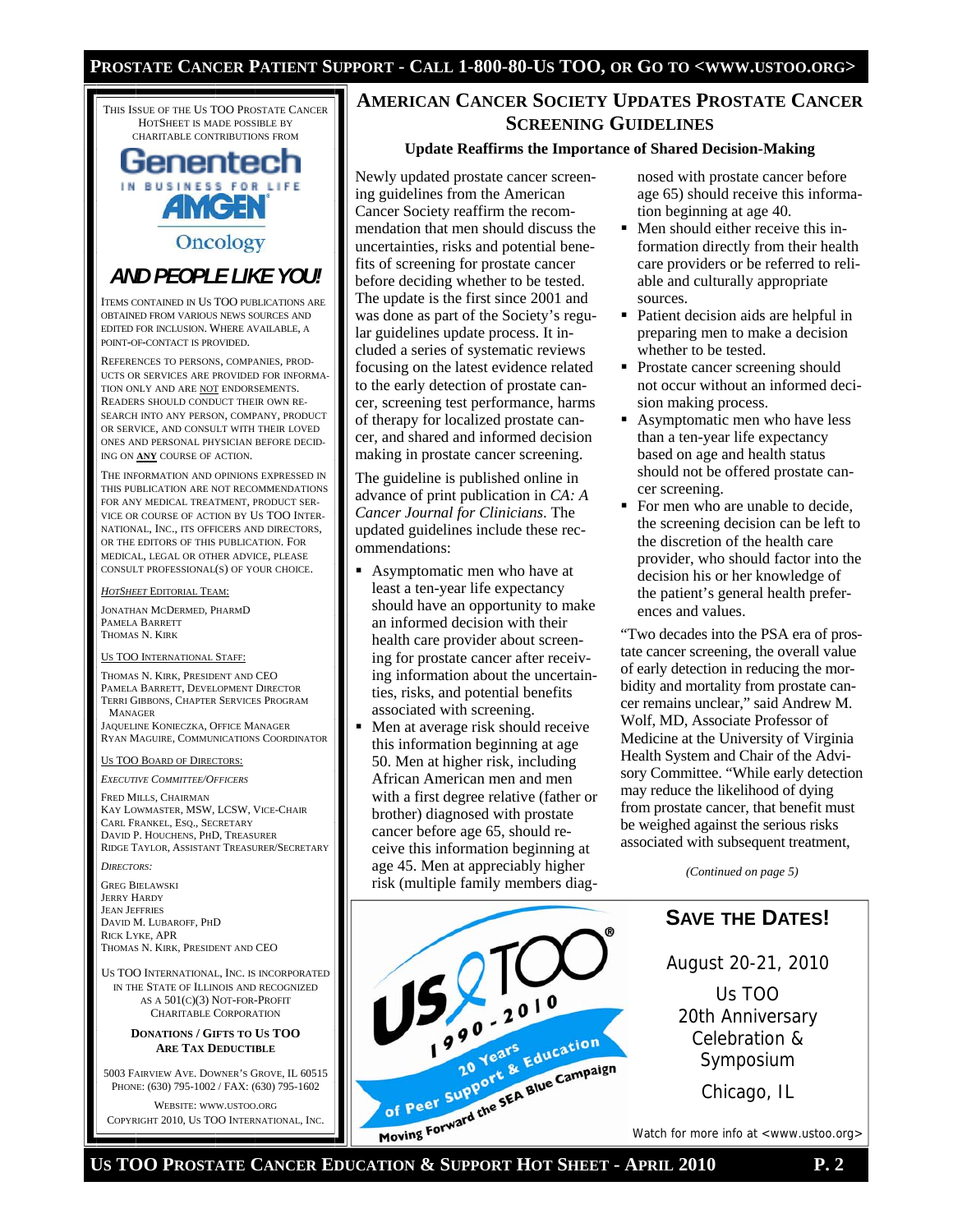#### **ROBOTIC SURGERY**

*(Continued from page 1)* 

laparoscopic surgery – with or without robotic assistance – the study found few significant differences in outcomes. Patients tended to bleed less and recover faster with the keyhole surgery. But in terms of postoperative complications within a year of the surgery – including incontinence resulting from tissue damage – the level of risk appears to be equal with the different procedures. (The current study did not evaluate the risk of impotence or erectile dysfunction because it usually takes more than a year to determine if there is permanent damage).

But the newest procedure is certainly more expensive. The robotic equipment – called the da Vinci Surgical System – costs about \$4.5-million. The surgical instruments must be changed frequently, adding more than \$3,000 to the cost of each procedure.

William Lowrance, the lead author of the study published in the *Journal of Urology*, noted that many US medical institutions have been heavily promoting their high-tech procedures – especially the use of robotic-assisted instruments. Numerous Canadian hospitals have also acquired the equipment and now some men won't agree to the surgery unless it's done robotically.

In an editorial accompanying the study, Yair Lotan of the University of Texas Southwestern Medical Center in Dallas, writes that the major factor affecting the success of any operation is the skill of the surgeon.

"I think the misconception is that the robot somehow makes you a better surgeon – it really doesn't," Dr. Lotan said in an interview. Robotics may provide greater flexibility of movement, but they still have to be guided by the surgeon's hands, he added. *Globe and Mail, 25 February 2010* 

**Wonder what's happening in local support groups? Read the**



**at www.ustoo.org!**

**AUA RESPONDS TO AMERICAN CANCER SOCIETY GUIDE-LINE FOR THE EARLY DETECTION OF PROSTATE CANCER**

On 3 March 2010, the American Cancer Society issued its new Guideline for the Early Detection of Prostate Cancer. The American Urological Association (AUA), which represents more than 16,000 urologists and urologic health professionals worldwide, issued the following statement in response to the new ACS document. The statement is attributable to AUA President Anton J. Bueschen, MD.

"The American Urological Association applauds the American Cancer Society (ACS) for its new guidance statement on prostate cancer detection. We concur that informed consent – including a discussion between physician and patient about the risks and benefits of testing – is a key part of one's decision to be tested for prostate cancer. It is equally necessary that patients receive reliable information from culturally appropriate sources.

However, the new ACS statement may not fully characterize the potential benefits of an individualized approach to assessing risk in men considering the risk and benefits of early detection strategies and may cause significant confusion for patients. The AUA feels there is no single PSA standard that applies to all men, nor should there be. Part of informed consent is giving patients as much information about their personal risk as is available. Applying population-based cut points while ignoring other individual risk factors (such as age, ethnicity, family history, previous biopsy characteristics, etc.) may not give a patient the most optimal assessment of his risk, including the risk of high grade disease.

Prostate cancer testing is an individual decision that patients should make together with their doctor. The AUA believes that all men, with a life expectancy of 10 years or more, should have a baseline PSA test at the age of 40. Physicians should determine rescreening intervals for each patient based on PSA (and, on occasion on its change over time). Likewise, the decision to proceed to prostate biopsy should be based not only on elevated PSA and/or abnormal DRE results, but should take into account multiple factors including free and total PSA, pa-

tient age, PSA velocity, PSA density, family history, ethnicity, prior biopsy history and comorbidities.

Although prostate cancer risk correlates with serum PSA, there is no PSA value below which a man may be reassured that he does not have biopsy detectable prostate cancer.

AUA is in full agreement with ACS that current early detection strategies need to be refined and better validated. It is hoped that new biomarkers will be identified which better distinguish between indolent and aggressive prostate cancer, sparing the former from unnecessary testing and giving the latter a better chance of survival.

In April 2009, the AUA issued its new Best Practice Statement on Prostate-Specific Antigen, which can be viewed at <www.auanet.org/content/ guidelines-and-quality-care/ clinicalguidelines/main-reports/ psa09.pdf>.

*AUA news release, 3 March 2010* 

## **HIGH-FIBER FOODS BLOCK CANCER PATHWAYS**

Why do people who eat high-fiber diets typically have lower incidence of certain cancers? Researchers at the Univ. of Colorado Cancer Center may have an explanation after discovering that a nutrient called inositol hexaphosphate (IP-6) blocks a pathway some cancer cells use to multiply, recruit blood vessels and keep from dying.

IP-6, also known as phytic acid, is found in high concentrations in whole grains and legumes. It's also a currently available nutritional supplement.

Mallikarjuna Gu, a research associate of Pharmaceutical Sciences Dept. at the Univ. of Colorado School of Pharmacy, discovered that treating prostate cancer cells in a Petri dish and those transplanted into mice with IP-6 stopped the cancer from growing.

Upon further investigation, he discovered that IP-6 disrupts the P13K-Akt pathway, which is shown to play a major role in the development and progression of prostate cancer, breast cancer and colorectal cancer.

*(Continued on page 8)*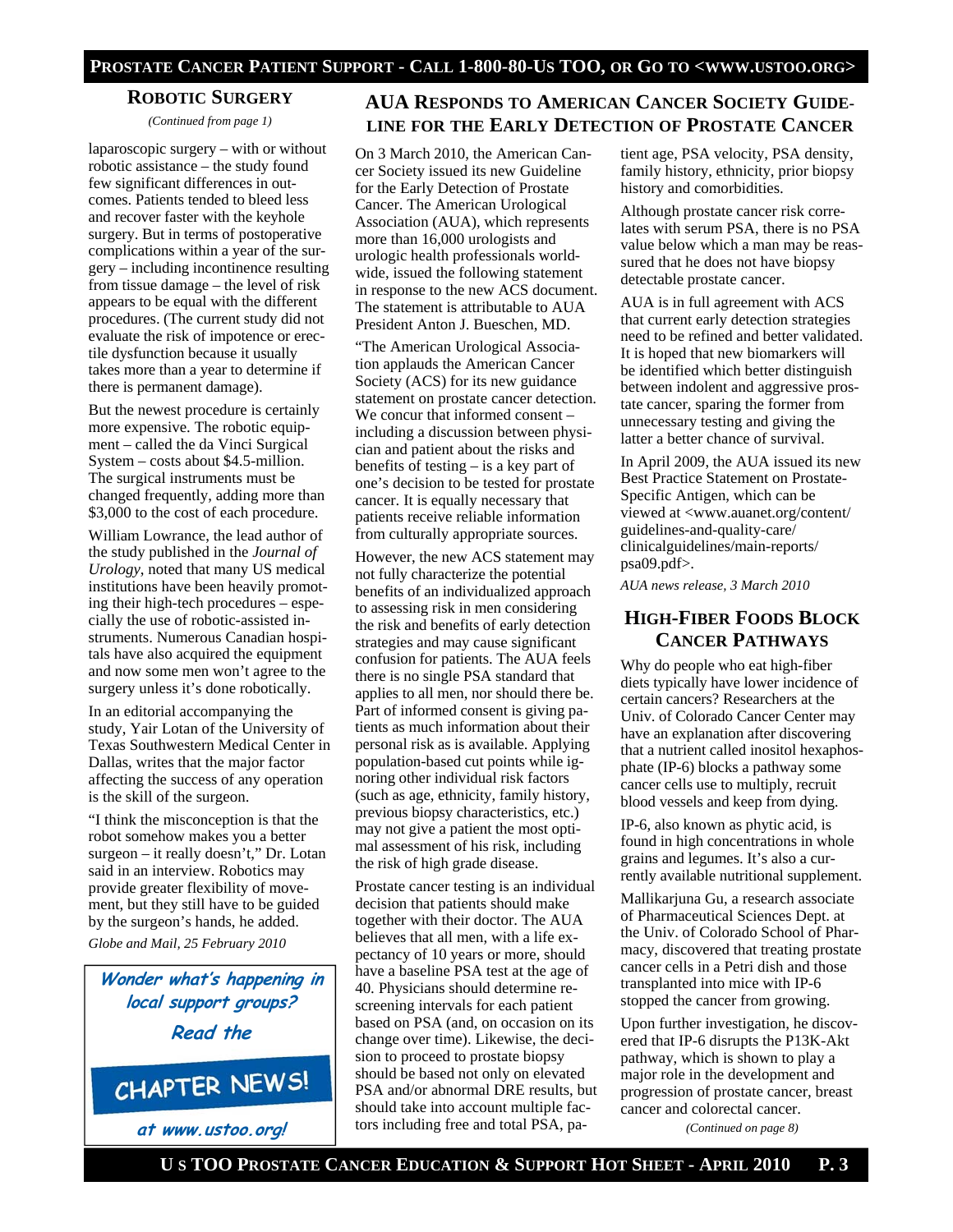## **COMPLEX NEW GUIDELINES FROM MULTIPLE ORGANIZATIONS CONFUSE MEN ABOUT PROSTATE CANCER SCREENING**

Members of America's Prostate Cancer Organizations are concerned that the issuance this morning of yet another set of new guidelines on screening for prostate cancer is only adding to the confusion most men already feel about whether they should or shouldn't be tested for the most common form of cancer in American men.

"It is time for us all to come together and make one, straightforward recommendation about screening and early detection of prostate cancer that is easily understood by men and their doctors," said Thomas Kirk, President & CEO of Us TOO International Prostate Cancer Education and Support Network.

"In the past 12 months we have seen new guidance on prostate cancer screening from the American Urological Association (a professional society), the National Comprehensive Cancer Network (a network of cancer centers), and now the American Cancer Society (a cancer nonprofit)," stated Skip Lockwood, President of ZERO – The Project to End Prostate Cancer. "Each set of guidelines is complex, and the details in each set of guidance are all slightly different."

America's Prostate Cancer Organizations, which seek to act in the best interests of men at risk for prostate cancer and those already diagnosed with this disease, believe that it is high time that the various groups work together to issue one, simple guidance document for men and their families and another for the primary care community. Such guidance should represent a consensus position of the US professional societies and other stakeholders on the risks and benefits of screening for prostate cancer, as opposed to the viewpoints of selected groups of specialists.

"These guideline discrepancies only add to the confusion around two key issues – when to be screened and what to do with the screening results," said Wendy Poage, President of the Prostate Conditions Education Council.

"By collectively issuing clear guidelines, we can finally address these questions and encourage men to take appropriate steps to safeguard their health."

"There appears to be significant overlap between the recommendations of the various groups issuing these differing guidelines," noted Scott T. Williams, Vice President of Men's Health Network. "The members of America's Prostate Cancer Organizations are more than willing to work closely with the interested sectors to help to develop standard and simple guidelines that can be universally promoted to men and their families and to the provider community."

About America's Prostate Cancer Organizations: Prostate cancer is the most prevalent form of cancer among American males. Nearly 200,000 men will be diagnosed with prostate cancer in 2010, and about 28,000 will die from this disease. This group of independent, not-for-profit organizations cooperates to foster the development of policies that support the early detection of clinically significant prostate cancer, the effective treatment of men with this disease, and the appropriate education of all men who may be at risk for this disease.

The above statement has been issued on behalf of and endorsed by:

Malecare Prostate Cancer Support Men's Health Network National Alliance of State Prostate Cancer Coalitions Prostate Cancer Foundation Prostate Cancer International Prostate Conditions Education Council The Prostate Net Us TOO International Prostate Cancer Education and Support Network Women Against Prostate Cancer ZERO – The Project to End Prostate Cancer

*PRNewswire-USNewswire, 3 March 2010* 

## **SEEKING VOLUNTEERS FOR CONGRESSIONALLY DIRECTED MEDICAL RESEARCH PEER REVIEW PANELS**

The US Army Medical Research and Materiel Command has requested nominations from Us TOO International for consumer representatives to participate on the Department of Defense prostate cancer scientific peer review panels. Currently, they are seeking nominations from prostate cancer organizations nationwide, and hope that survivors within the Us TOO network will participate in this worthwhile endeavor.

Nominees must be endorsed by Us TOO and must be:

- A survivor of prostate cancer;
- An active participant in a prostate cancer–related organization (support, outreach, advocacy);
- A high school graduate or have met GED requirements;
- Able to read and write English;
- Able to demonstrate an interest in extending his personal scientific knowledge;
- Willing and able to represent the views of his community rather than his personal perspective;
- Able to access a computer with a connection to the Internet.
- Able to devote time for proposal review and attend one 3-day meeting in Washington, DC.

To obtain a letter of endorsement from Us TOO International, you must submit your completed application form by Monday, April 19th to: Tom Kirk, President & CEO, Us TOO International, 5003 Fairview Avenue, Downers Grove, IL 60515-5286, Fax: 630- 795-1602, Email: tom@ustoo.org.

For more information and to obtain the application form, visit: <www.ustoo.org/UsTOOAdvocacy AlertV11.asp> or call Jackie at (800) 808-7866.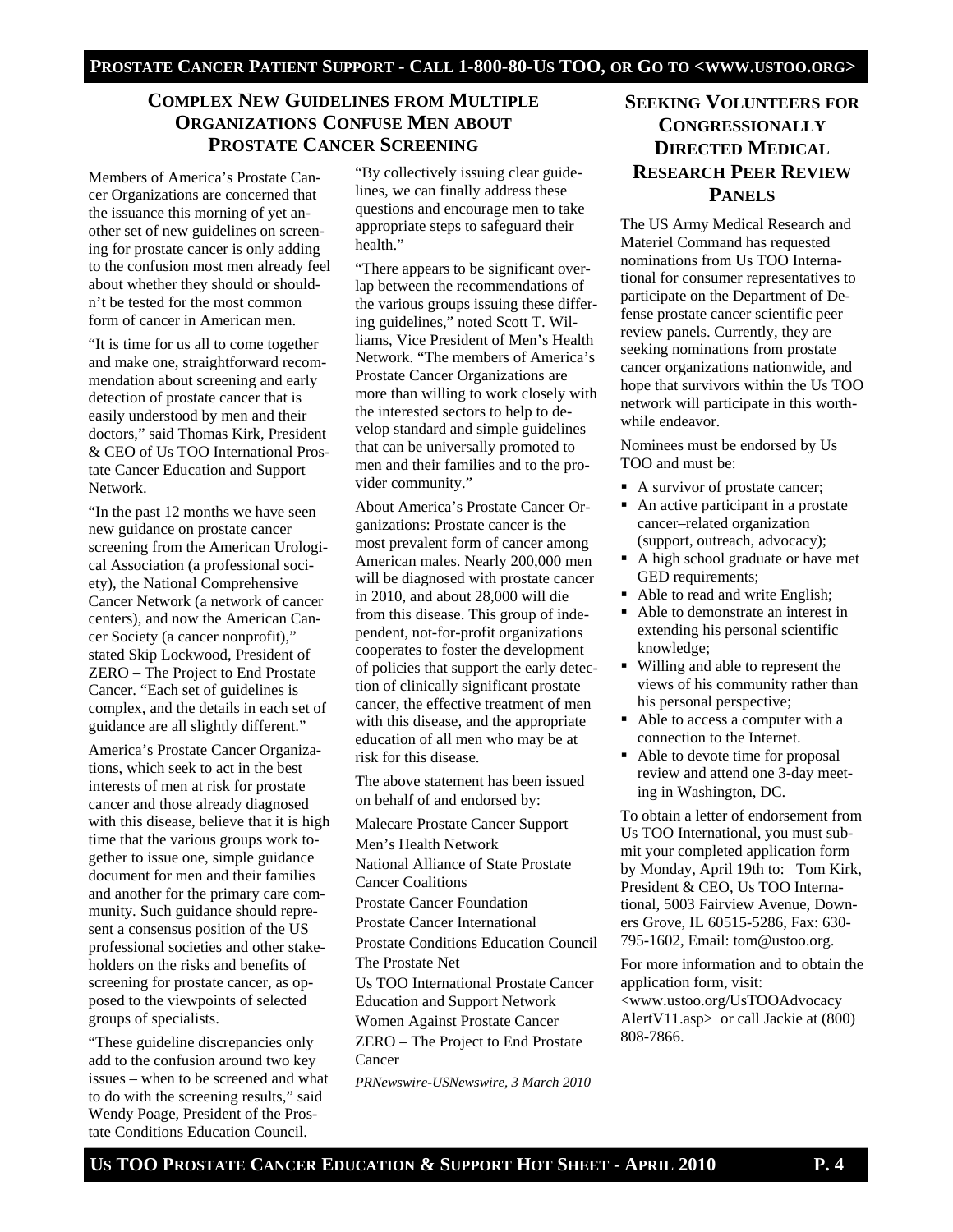## **HIGHER DOSE RADIATION MAY BE BETTER IN PROSTATE CANCER**

For early-stage prostate adenocarcinoma, high-dose conformal radiation (RT) appears to achieve better results than conventional doses, researchers report in a 1 February 2010 online paper in the *Journal of Clinical Oncology*.

"The long-term data from this study confirm that higher doses of RT are more likely to durably eradicate localized prostate cancer than more conventional doses," stated lead author Dr. Anthony L. Zietman of Massachusetts General Hospital in Boston. "As proton beam was used in this study, it also confirms that proton beam is one excellent way to deliver these more effective, higher doses."

Dr. Zietman and colleagues randomized 393 men to receive a total dose of either 70.2 or 79.2 Gray equivalents. After a mean follow-up of 7.9 years, men in the high-dose group were significantly less likely to experience local failure (hazard ratio  $= 0.57$ ). In the 227 patients with low-risk disease, the 10-year biochemical failure rates were 7.1% in the high-dose group and 28.2% in the conventional dose group.

 There was also a strong trend in the 144 intermediate risk patients (30.4% versus 42.1%). Initially, none of the patients had androgen suppression therapy. Later, however, 6% of high-dose patients and 11% in the conventionaldose group required androgen deprivation for local recurrence.

Despite the apparent success of the approach, Dr. Zietman pointed out that the study does not "answer the question of whether or not proton beam is a superior technique when compared with the alternatives such as intensity modulated RT or brachytherapy." Also, there was no difference between the groups in overall survival (78.4% vs. 83.4% in the high-dose and the conventional dose groups).

In an accompanying editorial, Dr. W. Robert Lee of Duke University Medical Center points out that active surveillance may be a better alternative. "In fact," he concludes, "for the 73 year-old man with low-risk prostate

#### **NEW ACS GUIDELINES** *(Continued from page 2)*

particularly the risk of treating men for cancers that would not have caused ill effects had they been left undetected."

The authors say in light of ongoing uncertainties, including the uncertain balance between benefits and risks, involving men in the screening decision is crucial. "With these newly updated recommendations, the American Cancer Society places even stronger emphasis on shared decision making between clinicians and patients," said Otis Brawley, MD, chief medical officer of the American Cancer Society. "The decision whether to screen should be made with the help of a trusted source of regular care. Men without access to regular care should not be tested unless high-quality informed decision-making as well as appropriate counseling and follow-up care for those who test positive can be assured. Without those, community-based screening should not be initiated."

"Previous guidelines from the American Cancer Society and other organizations have discussed the importance of informed decision making for men who are considering prostate cancer screening, however this update is the first to provide details regarding what information about screening is needed for informed decision-making to occur," said Alan G. Thorson, MD, FACS, volunteer president of the Society. "For that reason, the updated ACS guidelines delineate the core elements of information necessary for men to engage meaningfully in this decision, and encourage inclusion of this information in patient discussions and decision aids."

year-old man with low-risk prostate<br>
cancer, the best dose may be 0 Gy." safely extended to every two years for **To join, visit** The guidelines also includes updated clinical recommendations regarding screening tests, intervals, and follow up of abnormal results for those men who choose to be screened after considering the possible benefits and risks. The guidelines acknowledge the limited contribution of digital rectal exam (DRE) to prostate cancer early detection and state that screening can be performed using PSA with or without the DRE. The guidelines recommend annual screening for men whose PSA level is 2.5 ng/ml or higher, but state that screening intervals can be men whose PSA is less than 2.5 ng/ml.

The guidelines affirm that a PSA level of 4.0 ng/ml or higher remains a reasonable threshold to recommend referral for further evaluation or biopsy for men at average risk of developing prostate cancer; for PSA levels between 2.5 and 4.0 ng/ml, health care providers should consider an individualized risk assessment that incorporates other risk factors for prostate cancer in the referral decision.

The update included a complete review of the evidence. The American Cancer Society's Prostate Cancer Advisory Committee, composed of independent researchers, clinicians and lay people, examined systematic reviews done by scientific experts at Emory University, Rollins School of Public Health, met to hear presentations by experts both on the Committee and by invited outside experts, and deliberated the evidence before making its final recommendations. The guideline underwent peer review before going before the American Cancer Society volunteer Board of Directors for approval.

The authors conclude by noting the urgent need for better ways to detect and treat early-stage prostate cancer, particularly the need to distinguish between cancers that do not require treatment and those that are aggressive, to help "tip the balance clearly in favor of screening. Until that time, however, it will remain incumbent on health care providers and the health care system as a whole to provide men with the opportunity to decide whether they wish to pursue early detection of prostate cancer."

*American Cancer Society, 3 March 2010* 

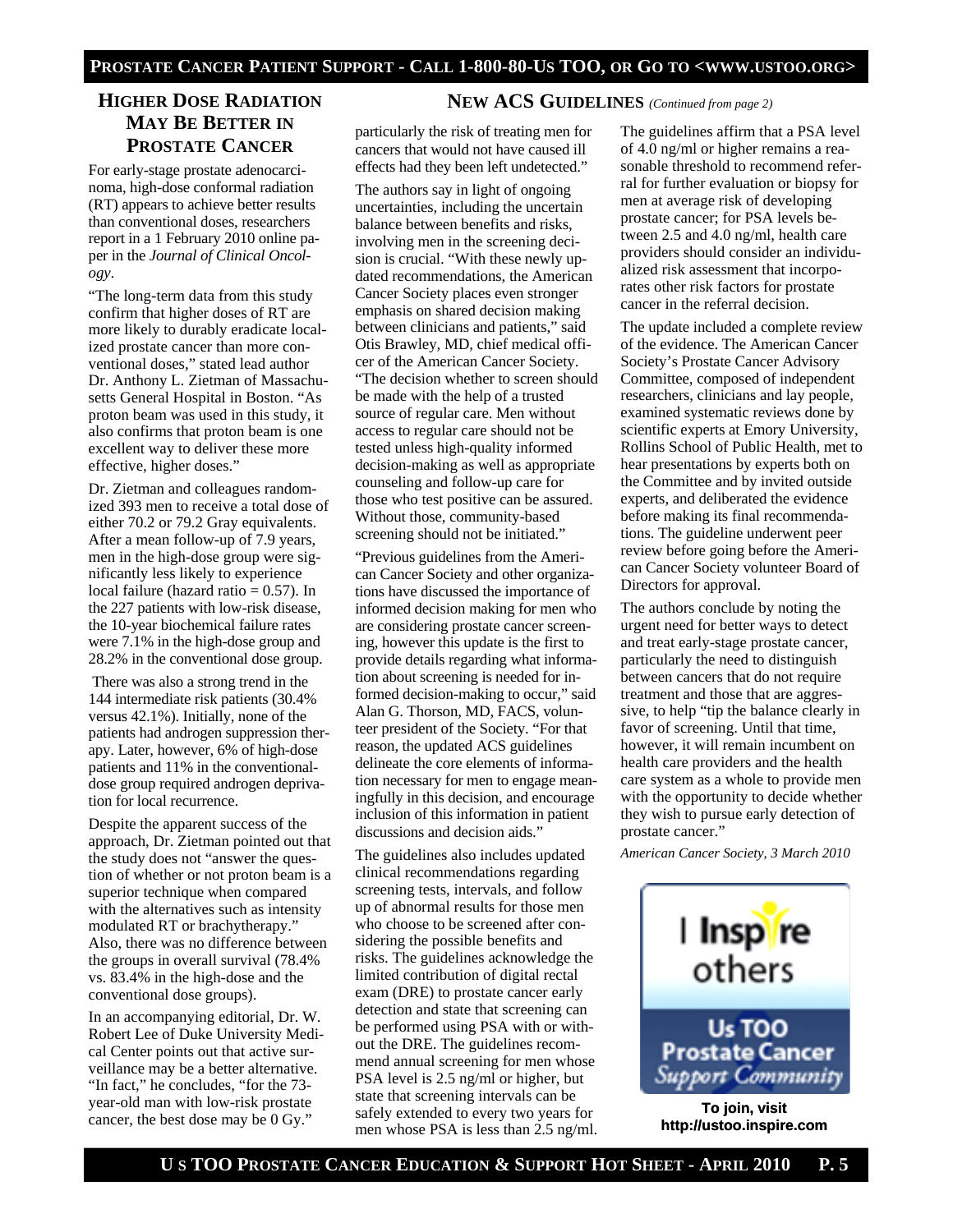## **DR. LEN LICHTENFELD'S COMMENTS ON NEW ACS GUIDELINES** *(Continued from page 1)*

ing it the most common form of cancer in men. Deaths from prostate cancer in the United States for 2009 were estimated to be 27,360, underlining the fact that many more men are diagnosed with the disease than die from it.

That's the relatively easy part of the discussion. The hard part – as has become all too obvious to many over the past year through the controversy caused by the release of two studies that were supposed to answer the question of whether or not detecting prostate cancer early really made a difference in survival – is whether, well, prostate cancer screening really makes a difference in survival.

So controversies exist about what to do regarding the early detection of prostate cancer in men and whether or not getting a blood test called a prostate specific antigen (or PSA) with or without a rectal examination is something that men should do to save their lives.

Lo and behold, the evidence isn't clear on this topic, despite the fact that we have been vigorously testing men with PSA tests for about the past 20 years, and are busy every day in this country lopping out and radiating prostates to treat prostate cancer, leaving many of those men with serious long term consequences like decreased sexual function and urinary incontinence.

Given all of this uncertainty and inconsistency of the evidence, you would rightly ask, "What does the American Cancer Society recommend that men should do when it comes to that annual rite of a PSA blood test to find prostate cancer early?"

So here are the major recommendations from the guidelines:

- Asymptomatic men who have at least a ten-year life expectancy should have an opportunity to make an informed decision with their health care provider about screening for prostate cancer after receiving information about the uncertainties, risks, and potential benefits associated with screening.
- Men at average risk should receive this information beginning at age 50. Men at higher risk, including African American men and men with a first degree relative (father or

brother) diagnosed with prostate cancer before age 65, should receive this information beginning at age 45. Men at appreciably higher risk (multiple family members diagnosed with prostate cancer before age 65) should receive this information beginning at age 40.

- Men should either receive this information directly from their health care providers or be referred to reliable and culturally appropriate sources.
- Patient decision aids are helpful in preparing men to make a decision whether to be tested.
- Prostate cancer screening should not occur without an informed decision making process.
- Asymptomatic men who have less than a ten-year life expectancy based on age and health status should not be offered prostate cancer screening.
- For men who are unable to decide, the screening decision can be left to the discretion of the health care provider, who should factor into the decision his or her knowledge of the patient's general health preferences and value

Let me emphasize a couple of key points in these guidelines, in an effort to reduce confusion over what they say and what they do not say.

Most important, the American Cancer Society does not recommend routine screening for prostate cancer, and has not since 1997. There is simply insufficient and conflicting evidence to say whether or not PSA tests really make a difference and save lives. Some evidence says, "Yes it does," other evidence says, "No it doesn't," and some evidence is still too early to say for certain one way or another.

Bottom line, this picture is not clear so we can't say yes or no as to whether or not screening is right for you. So what do you do?

You and your health professional need to have a talk about the pros and cons of screening. You need to understand the possible benefits and harms, and what the evidence shows. Then you can make an informed decision about what is right for you. You may weigh the evidence and conclude that you

want to be screened with a PSA test, or you may weigh the evidence and say that you don't. And if you can't make up your mind, the guidelines recommend that your health professional take your personal considerations into account and make the decision for you.

"But wait a minute," you say. "I go to my doctor or other health professional for an office visit these days, and I am lucky if I get to say hello before she/he moves on to the next patient. How the heck are we going to have that discussion? Great theory; lousy practice."

That's where the modern age of technology comes in.

There are a number of valuable decision aids available on the Internet, which have been shown to make the process more reasonable and efficient – and allow you to move at your own pace in learning about prostate cancer screening benefits and risks. You will need an internet connection, or you can call us at 800-ACS-2345 and we can offer you some help and guidance. Information is posted on our website today at <www.cancer.org>.

"But wait another minute: my local hospital has free screening. Isn't that a reasonable thing to do? Just go to my local grocery store parking lot, find the PSA van when it is there and get a test? Why shouldn't I do that?" you might ask.

Here's where we are probably at odds with many people who believe they are doing good by giving men mass screening in convenient locations.

Our guidelines are pretty straightforward on that one: unless you are someone who simply has no other access to medical care because you can't afford it, mass screening doesn't offer individualized counseling and education about the benefits and risks of PSA testing, so it should not be offered. And for communities that are disadvantaged, an effort must be made to provide that education and follow-up.

In other words, in our opinion, mass screenings at health fairs, or local parking lots or wherever are not a good idea. They certainly don't meet the recommendations in our guidelines

*(Continued on page 7)*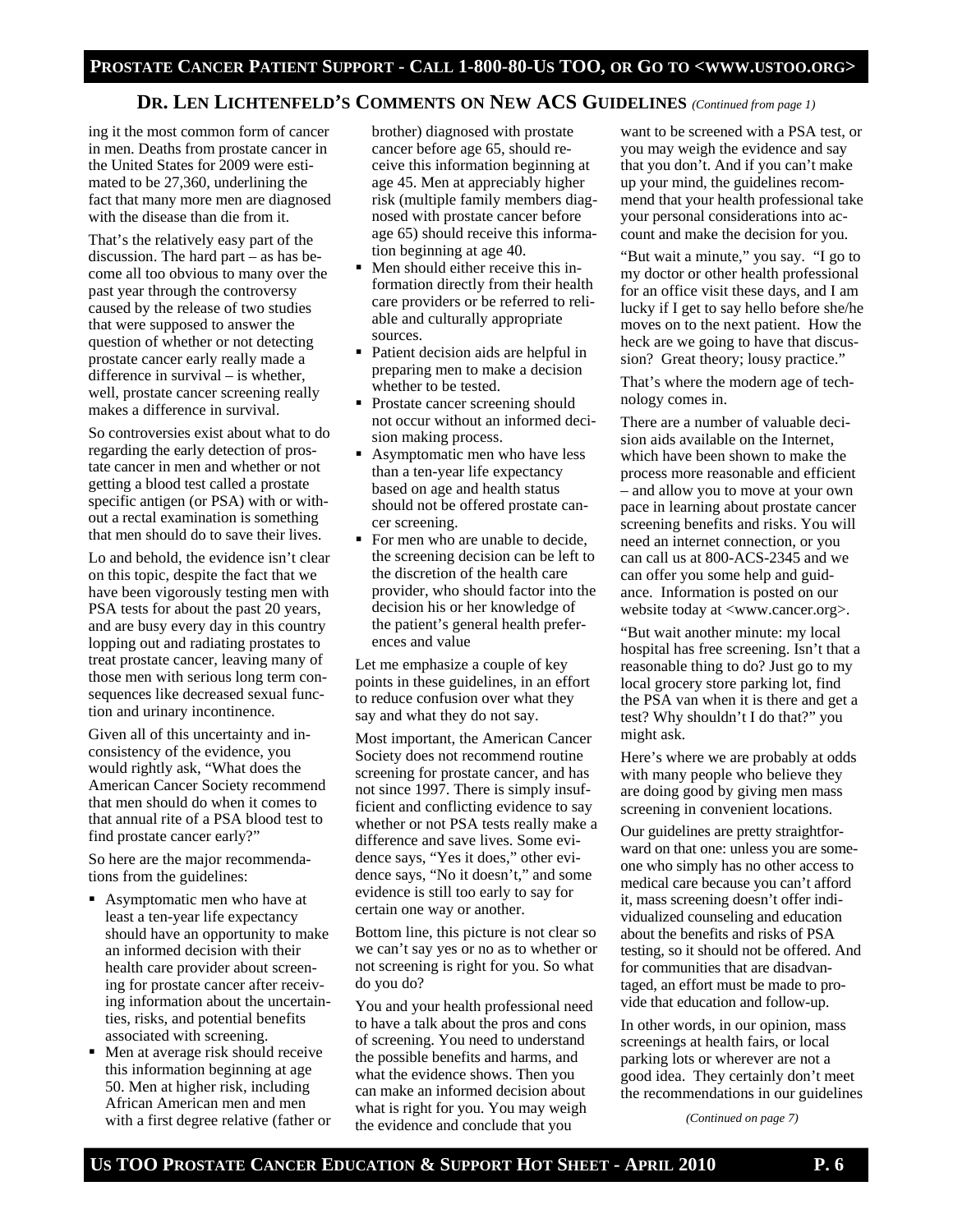## **DR. LEN LICHTENFELD'S COMMENTS ON NEW ACS GUIDELINES** *(Continued from page 6)*

that men have a direct discussion with their health care professional to discuss benefits, risks and harms of screening for prostate cancer. And let's be clear: although the benefits are uncertain, the risks and harms of treatment are real.

There is another "wrinkle" to the new guidelines that will be important for men to know, and it may also be somewhat controversial.

Most men who get PSA testing believe they should have the test every year. Putting aside the issue of whether or not PSA testing is right for you, the reality is that the evidence does not support the need for doing the blood test annually. Instead, if your PSA is below 2.5, the new guidelines recommend that you have the test every other year in the event you choose to pursue screening for prostate cancer.

The guidelines also maintain a recommendation that a PSA of 4.0 or greater needs to be evaluated. Over the past number of years, however, there has been a lot of discussion about the true "normal" level of PSA which requires further evaluation by a urologist. As a result of that discussion, the guidelines recommend that doctors and patients make an individual decision as to whether a PSA between 2.5 and 4.0 requires further evaluation. Those are traditionally normal values, but you and your doctor should discuss whether or not she/he thinks you need to be looked at further by a specialist.

One of the factors that we used to use in the past to make a decision whether or not that evaluation was something called PSA velocity. In simple terms, PSA velocity refers to how quickly the PSA level increases year over year. If it's too fast, a doctor was supposed to recommend evaluation for possible cancer. If it was a small steady increase, then you could wait before moving on to ultrasound and biopsy.

In the new guidelines, the expert panel concluded that PSA velocity simply isn't useful enough to make a decision one way or the other. To some degree, that is a function of the PSA test itself which can vary considerably from test to test and day to day for a number of reasons. The PSA test is simply not

accurately reproducible day to day, so its value is not as precise a number as some people believe. So whether or not your PSA is going up at a certain pace doesn't help make the decision whether or not you may have prostate cancer.

Why are we having all of this trouble figuring out whether or not PSA works? To some degree – as already mentioned – it is simply a matter that the evidence is in conflict at this time. Maybe with another couple of years of follow-up on the major studies we will have more clarity in what they are trying to tell us. But right now, we are not there.

There is another and very important bit of background, and that is that many of us – even those with perfectly normal, low value PSA tests – harbor cancer in our prostate glands. We get a normal PSA blood test, think we are home safe for another year, yet deep inside the cancer is lurking. The good news is that most of these cancers are indolent, that is, they won't cause us a problem. But for some of us, they may be high grade and not yet "visible" with the PSA test.

The reality is that prostate cancer is a disease of aging, one that actually starts at a very young age and continues to increase in frequency as we go from 40 to 50 to 60 and on. In simple terms, if you are a man, there is a possibility if not a probability (depending on your age) that you have a cancer in your prostate.

#### Let's talk real life here for a moment.

Yours truly has been blessed with a very normal PSA value (less than 1.0) for many years. Last year it shot up, and being the consummate professional that I am, I was scared. A trial of antibiotics, a repeat test, and – good news – the PSA dropped a bit.

Being the typical doctor that I am, I didn't find the time to go back and get my PSA repeated last August. Instead, I decided to let the anxiety build and build and build until a couple of days ago when I finally relented and got the repeat PSA test.

The good news was that it was back down to its very normal level of past years. And, to be truthful, I was relieved. That relief only lasted for a

day, since as I prepared this blog I decided to take advantage of one of the tools contained in the guideline which lets a man take his specific information (including his PSA and body mass index among other data) and make an estimate of whether or not he has cancer in his prostate.

What I found was instructive to me and I suspect may be to you as well, since despite my very, very normal PSA for a man of my age, my risk of having a prostate cancer is 14.1%. The risk of having a biopsy-detectable high -grade prostate cancer (that's the bad kind) is 1.3%. And that would be the same percentage for any other man out there who is my age, my size, and has a low PSA.

So now what do I do?

Do I continue getting PSAs every year, the evidence notwithstanding that it may not do any good? Or do I go and get a prostate biopsy just for the fun of it?

My case isn't unique, because the reality is that for many of you men out there, if we stuck your prostate often enough with enough biopsy needles, we would stand a reasonable chance of finding cancer in your gland as well.

That is the crux of the dilemma: we have a blood test that is modestly accurate, but we don't know if it really makes a difference. And a normal value gives us false comfort that we do not harbor prostate cancer in our bodies, when in fact that may not be the case – especially as we get older.

So it's back to square one: you make your decision on whether or not you want to be screened based on your own values and what type of person you are. But you must have the discussion and make the decision, since having your doctor say "just do it" is no longer sufficient unless you are part of the process.

No, we haven't made the situation any easier. But we have told you what the evidence currently shows. Now it is up to you to take the next step and have the conversation.

*<www.cancer.org> Doctor Len's Cancer Blog 3 March 2010*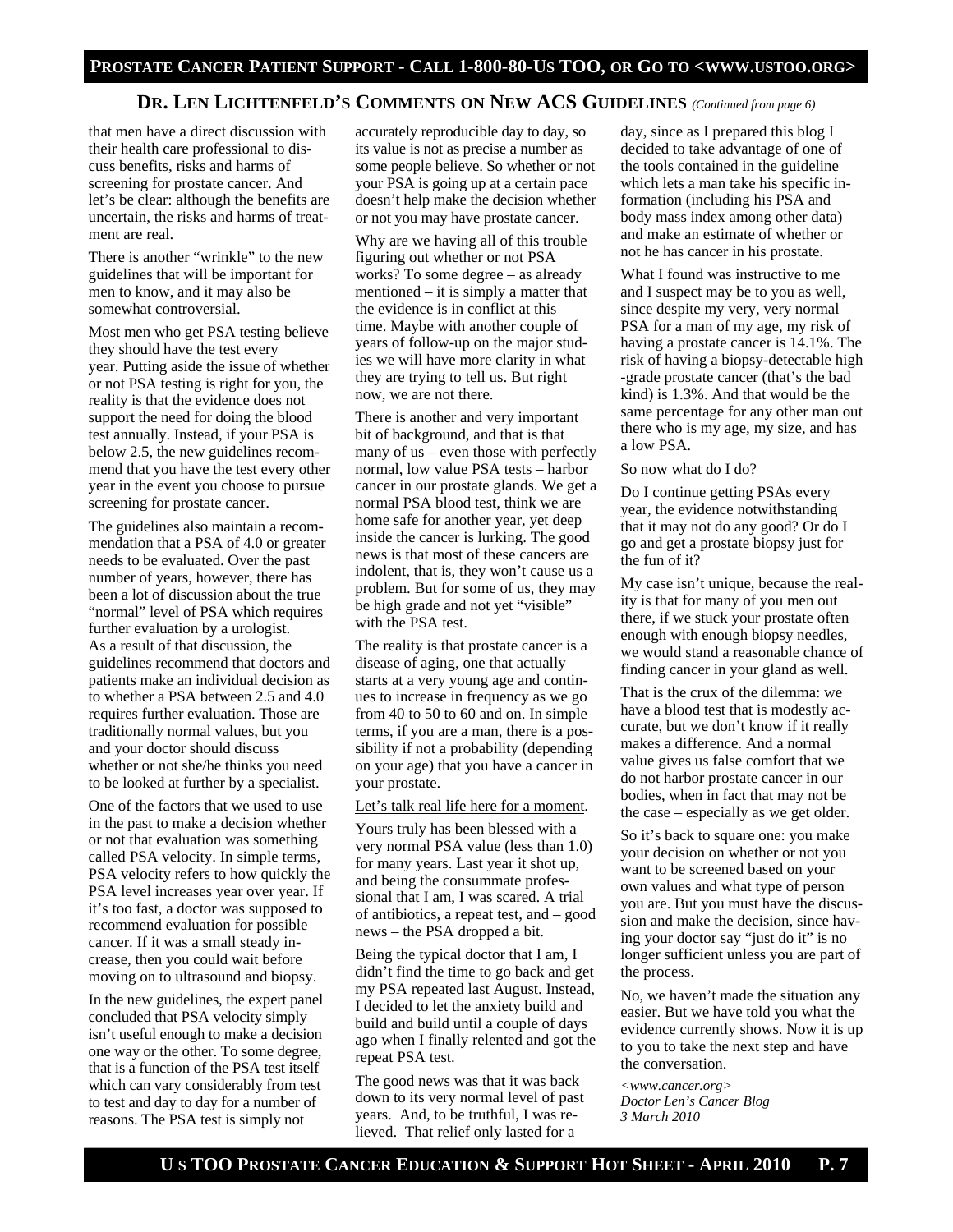## **ASK DR. SNUFFY MYERS**

*Editors' note*: In the spirit of information sharing, we have invited certain physicians and others to provide comments and opinions for Us TOO's *HotSheet.* It is our desire to enrich the content of the *HotSheet*  to empower the reader. Each piece contains the opinions and thoughts of its author and is not necessarily those of Us TOO International.

#### Dear Dr. Myers,

In your newsletters you mention the interaction of some supplements and common PCa drugs used to treat prostate cancer. How do we find a list of these interactions so we can share the information with men in our chapters?

I know of no comprehensive listing. The most important interactions involve changes in the way your body handles drugs. The liver is involved in destroying more than half of all prescription drugs and many supplements. The recommended dose of each agent is selected with that in mind and designed to deliver enough drug but avoid liver destruction. Anything that increases or decreases the ability of the liver to destroy drugs can cause problems by either causing you to have too much or too little of a drug. For many drugs, a toxic dose is just twice the recommended dose, so there is often not much of a margin for error.

The most important liver pathway for drug destruction uses a protein called CYP3A4. Yes, I know this is not exactly a patient-friendly name, but that is the way it is. Wikipedia has an excellent discussion of this protein and that article contains a comprehensive list of drugs involved <http:// en.wikipedia.org/wiki/CYP3A4>. The Physicians Desk Reference (PDR) also contains this information for most prescription drugs. The most important supplements that interact with this protein are St. John's Wort, grapefruit, and silymarin (milk thistle).

Warfarin (Coumadin®), the blood thinner, is another drug that interacts with a wide range of other drugs, supplements, and foods. Since this drug lessens the ability of the blood to clot, these interactions can cause you to bleed to death on one hand and or have a serious blood clot on the other. Family physicians prescribing warfarin monitor blood clotting as a safety measure and are usually very knowledgeable about potential interactions. Resveratrol markedly enhances blood thinning of warfarin. This is new and not widely known. The maximum dose of warfarin on resveratrol can be as low as 1-3 mg. The FDA has a nice web posting on this subject <http:// dietary-supplements.info.nih.gov/ factsheets/cc/coumadin1.pdf>.

Acetaminophen (Tylenol®) or is the other drug I really worry about. Acetaminophen overdose will cause lethal liver damage and is one of the most

*(Continued on page 12)* 

#### **HIGH-FIBER FOODS**

*(Continued from page 3)* 

Gu works in the lab of Rajesh Agarwal, co-leader of UCCC's AMC Cancer Prevention and Control Program and professor of Pharmaceutical Sciences at the Univ. of Colorado School of Pharmacy. Agarwal studies natural substances that can prevent cancer from happening or keep it from returning once treatment is complete.

Agarwal says the research points out how IP-6 works in cells, and may explain why people who eat diets high in fiber – and specifically high in legumes – seem to have a lower risk of cancer or signs they may develop it .

"Now, we have to do clinical trials to find out how much IP-6 is needed to have both preventive and therapeutic effects." Agarwal is collaborating with UCCC prostate cancer physicians Michael Glodé and Thomas Flaig to design clinical trials of various natural products, to test how they work in prostate cancer.

"We may see if we can alter the speed of prostate cancer development in men who are at high risk by giving them this supplement or having them change to a diet high in fiber and legumes," Agarwal says. "And we may also explore combining IP-6 with traditional chemotherapy to see if we can get a synergizing effect—if the supplement makes the cancer drugs work better."

The discovery is published in the journal *Cancer Research*.

*Laboratory Equipment, 26 February 2010* 

## **USING NITROGLYCERIN TO TREAT PROSTATE CANCER SHOWS POTENTIAL TO HALT DISEASE**<br>Treatment of prostate cancer using a

very low dose of nitroglycerin may slow and even halt the progression of the disease without the severe side effects of current treatments, Queen's University researchers have discovered.

The findings are the result of the firstever clinical trial using nitroglycerin to treat prostate cancer. The 24-month, Phase II study targeted 29 men with increasing levels of prostate-specific antigen (PSA) following prostate surgery or radiation. PSA levels are a key predictor of cancer progression.

"We were very excited to see a significant slowing in the progression of the disease as evidenced by the men's PSA levels, and to see this result in many of the men who completed the study," says Robert Siemens, leader of the study and a Professor of Urology at Queen's University and urologist at Kingston General Hospital.

The researchers are encouraged by the results, particularly because safe and effective treatments for men with rising PSA levels following surgery or radiation are limited. Of patients who have undergone radical prostatectomy and/or radiation treatment, it is estimated that 30 to 50 percent will experience a recurrence of cancer. They note that further testing needs to be done to confirm the results of this very small study.

The men were treated with a low-dose, slow-release nitroglycerin skin patch and their PSA levels monitored. Of the 17 patients completing the study, all but one showed a stabilization or decrease in the rate of cancer progression estimated by their PSA doubling time.

Nitroglycerin has been used at significantly higher doses for more than a century to treat angina (chest pain). This trial was based on a key finding from pre-clinical research carried out at Queen's, which showed that decreases in nitric oxide play an important role in tumor progression and that this progression can be stopped by low -dose nitroglycerin.

*(Continued on page 12)*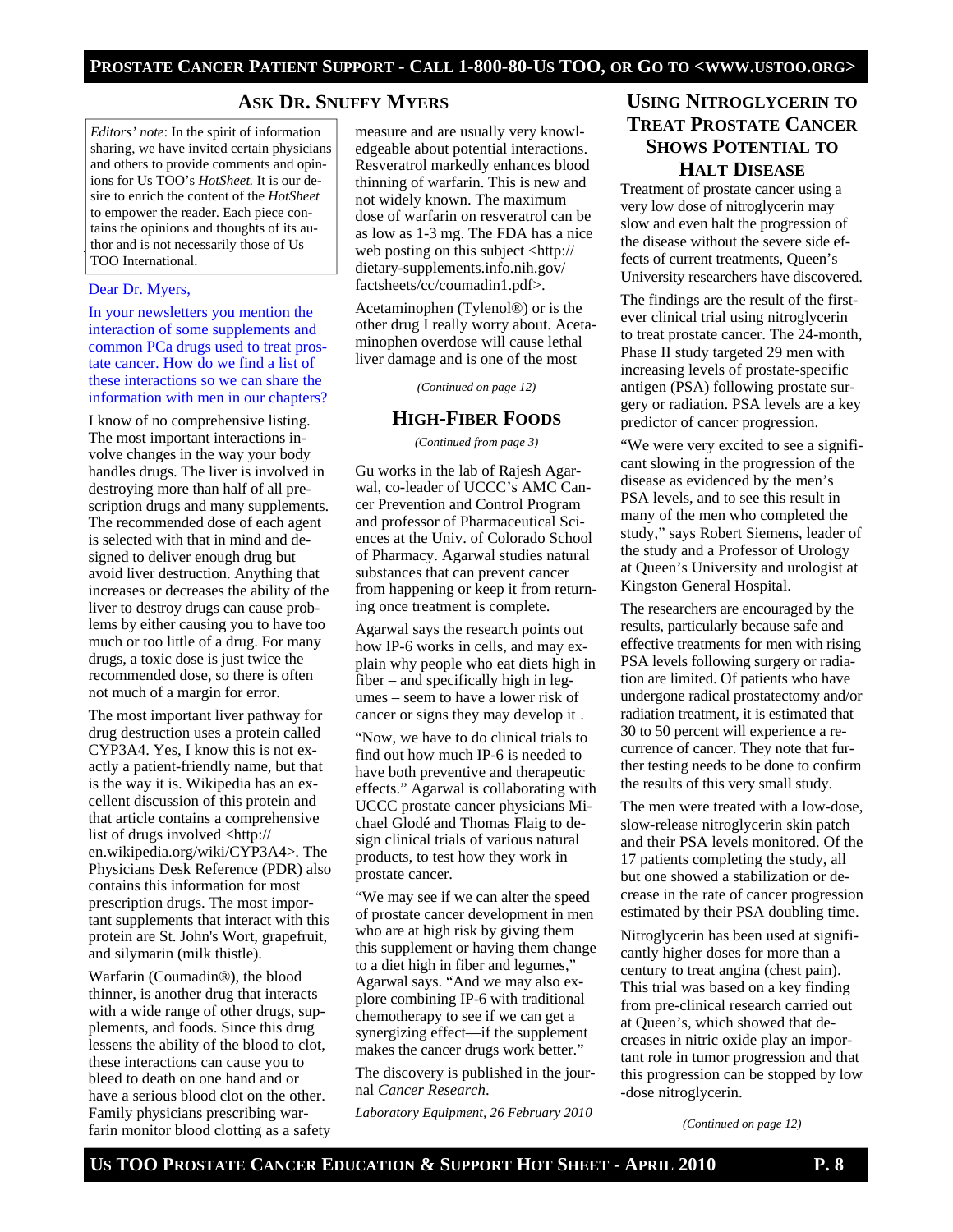## **AMERICAN CANCER SOCIETY – IGNORANCE IS BLISS WHEN IT COMES TO PROSTATE CANCER**

#### **By Rick Lyke**

The American Cancer Society is telling men to pull up their pants, roll down their sleeves and not to worry about that prostate cancer thing.

In a guidance issued on Wednesday, the group – which carries a huge amount of weight with physicians and patients – basically said American men are better off not knowing if they have prostate cancer. Citing difficulties in determining who should be treated when cancer is found, the American Cancer Society (ACS) has decided it is better for some men to die from prostate cancer than for others to have their anxiety levels go up because they receive an inflated prostate specific antigen (PSA) test result due to prostatitis or some other medical condition.

The ACS has long lagged behind a number of prostate cancer organizations that advocate for earlier testing as a key to early detection. When prostate cancer is detected in the early stages, treatment has a far greater chance for success. Most groups focused on fighting prostate cancer tell men to get tested for prostate cancer for the first time at age 40. For people with a family history of prostate cancer or in a high risk group, such as African American men, the suggestion is that testing should start at 35 years old.

Few men really welcome the prospect of a digital rectal exam. So when the ACS says wait until you are 50 years old (45 for African Americans and 40 for men with multiple family members that have had the disease before 65 years old), that's what most men will gladly do. When they say that the tests are not always perfect, that sends a "why bother" message to men.

More troubling is the confusing recommendations the ACS provides about the PSA blood test. The PSA test started being used widely in the 1990s. The early warning the test provides, along with campaigns aimed at getting men to have regular exams, has helped to cut annual prostate cancer deaths in the United States by approximately 40 percent. Even with these cold, hard facts the ACS wants us to believe getting tested should be delayed and perhaps put off all together.

What is disturbing about the ACS announcement is that it comes on the eve of the first U.S. Congressional hearing on prostate cancer in 11 years. Approximately 4,000 men a week in the United States hear the words "you have prostate cancer." Nearly 28,000 men a year are killed by the disease in this country. Clearly, more research is needed to find the next generation PSA test or some other method that could detect the disease and give doctors better information about the aggressiveness of the cancer. Instead of calling on Congress to increase funding to fight prostate cancer, the ACS has decided to make a public stand just prior to the hearing that suggests all of the concern about prostate cancer is over blown. After all, they remind men in the new guidelines, prostate cancer can be slow moving. That's clearly code for "don't worry about it."

Try telling that to the men with advanced stages of the disease or the loved ones of men who passed away from prostate cancer because symptoms did not develop until after the disease had progressed too far for successful treatment. If I had followed the ACS advice, instead of getting tested at 47 years old, my prostate cancer would still be growing in my body and likely be on its way to killing me.

Prostate cancer in the US has the same social standing as breast cancer did 30 years ago. Women decided it was time to take a stand. It's time for men to tell the American Cancer Society and the US Congress to stop dragging their heels and start getting serious about fighting prostate cancer.

\*\*\*

*Rick Lyke is a prostate cancer survivor. After successful surgery in April 2008, he founded Pints for Prostates <www.pintsforprostates.org>, a campaign that uses the universal language of beer to reach men with an important health message. He serves on the Board of Directors of the Us TOO International Prostate Cancer Education and Support Network <www.ustoo.org>.* 

#### **FINASTERIDE**

*(Continued from page 1)* 

from prostate cancer: a man has a less than 3% chance of dying from prostate cancer. For many men, potential adverse effects such as a reduction in libido, however mild, are experienced immediately and outweigh any reduction in what may seem like a rare and far-distant event.

These considerations may shift for a man who is informed that he is at high risk of prostate cancer. Furthermore, a formal economic analysis has found that finasteride is unlikely to be costeffective for the entire male population, although it might be costeffective in a subgroup of high-risk men. Researchers from MSKKC used the raw data from the PCPT to develop a model of chemopreventive treatment strategies – treat all men, treat no men, or treat a high-risk subgroup based on PSA level.

Of 9,058 men included in the analysis, 1,957 were diagnosed with prostate cancer during the 7-year study – 798 (18.3%) men in the finasteride group and 1,159 (24.7%) men in the placebo group. Baseline PSA, age, race, and family history were similar in finasteride and placebo groups. The results of this analysis indicate that treating high risk individuals (those with PSA >1.3 ng/mL) with finasteride would be unlikely to prevent all prostate cancers detectable at biopsy. It will only prevent, or delay the detection of clinically significant disease, i.e., a disease detected based on a rising PSA level, or an abnormal prostate exam. By contrast, to prevent all biopsy proven prostate cancer, all men needed to be treated, regardless of their baseline PSA risk category.

Accordingly, the interpretation of these results, whether finasteride should be used as a chemopreventive for all men or for just a higher risk subgroup, depends on the relative clinical significance of cancers found during a random biopsy.

One view is that such cancers are no less clinically relevant than those found following an elevated PSA or abnormal prostate digital rectal exami-

*(Continued on page 12)*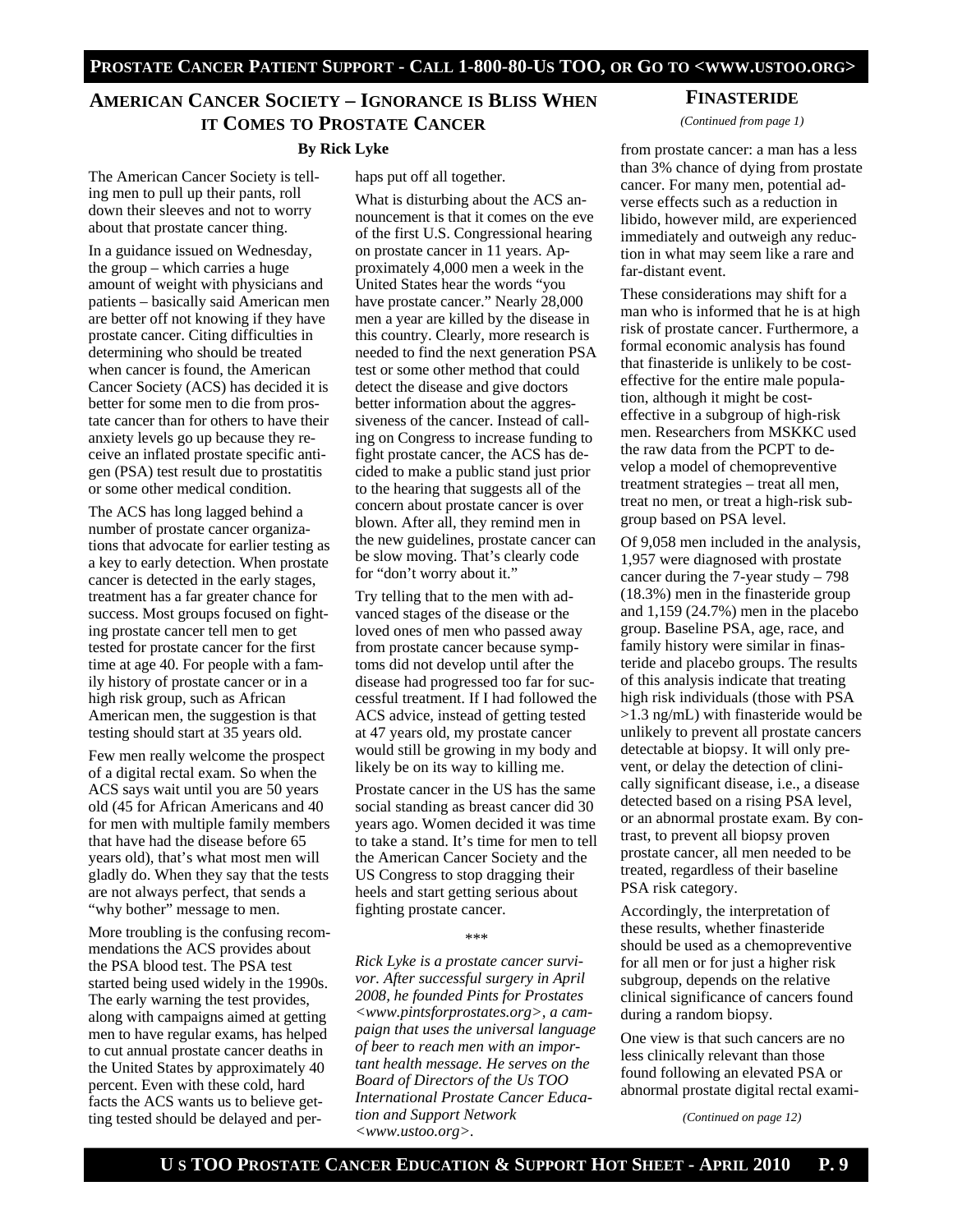## **DOC MOYAD'S WHAT WORKS & WHAT IS WORTHLESS COLUMN, ALSO KNOWN AS "NO BOGUS SCIENCE" COLUMN**

**"Weight loss supplements are a problem so be careful and pick the ones that are heart healthy – Part 2 of a semi-exciting 2 part series!"**

> Mark A. Moyad, MD, MPH, University of Michigan Medical Center, Department of Urology

*Editors' note*: In the spirit of information sharing, we have invited certain physicians and others to provide comments and opinions for Us TOO's *HotSheet.* It is our desire to enrich the content of the *HotSheet*  to empower the reader. Each piece contains the opinions and thoughts of its author and does not necessarily reflect those of Us TOO International.

**Bottom Line:** Most effective weight loss supplements have worked as stimulants that also raise heart rates and blood pressure, & cause liver injury (ouch!). Never take a weight loss supplement that is NOT heart healthy. My two favorite heart healthy supplements are fiber (mostly from cereal, fruit, veggies, beans…) and fish oil.

Fiber is your friend! Let me repeat this "Fiber is your friend!" Fish oil is your friend! Let me repeat this "Fish oil is your friend!" Since we already discussed fish oil in the last newsletter, there is no reason to swim back upstream (pun intended as always) and revisit this subject. Therefore, I want to provide a quick A to Z summary of what clinical research has demonstrated over the past few years with a daily intake of about 30 grams of fiber per day: only a reduction in acid reflux, blood glucose, blood pressure, cholesterol, constipation, diverticulitis, hemorrhoids, PSA, weight and waist size…blah, blah, blah.

Can you imagine all these benefits?! If the benefits of fiber could be put into a pill it would win a Nobel Prize! However, you do not really need most fiber pills, wafers, crackers, or even powders! (Ouch, there goes my chance of being in a fiber commercial!) All you need to do is invest in a box of All-Bran Buds that cost about 5 bucks a box and ALL YOU NEED IS ONE-THIRD OF A CUP A DAY!!! WHAT? THAT SEEMS CRAZY!!!

One-third cup is even smaller than a portion of food that you would feed a newborn puppy! People think they

need to eat a bowl of All-Bran but they do not! One-third cup will give you almost 15 grams of fiber and mostly in the insoluble form so you will not be so gassy! If you add a little fruit, flaxseed (not the pill or oil but the seed or powder) or even put that one third a cup in your oatmeal-WHAMMO (and I do not mean the Frisbee company)! That is it and you are virtually done with your fiber requirement before you leave the door in the morning! Not bad at all.

Fiber sends a message to the brain that you are feeling full and it delays the movement and absorption of other foods and beverages and this allows your body to recognize faster when you have simply had enough. It is not unusual in many parts of the world, including areas of Japan, to eat something with fiber before big meals of the day. This helps to control the portion size of the meal itself. Also, fiber is not absorbed so it does not contribute in general to your calorie count.

The bottom line is that everyone is focusing on the magic pill for weight loss when all along the safest and most effective option is heart healthy and prostate healthy and is dirt-cheap!

In one of the largest fiber studies to be completed in the past year that was just released and showed weight and waist loss benefits, let me quote the conclusion of the large study:

"Our finding may support a beneficial role of higher intake of dietary fiber, especially cereal fiber, in prevention of body-weight and waist circumference gain."

Hey, didn't I just say that in the column?! Man, I love exclamation points! They make me feel as powerful as Tom Kirk at an advocacy event (that is pretty powerful my friends)!

#### *Reference*

*Du H, van der A DL, Boshuizen HC, et al. Am J Clin Nutr 91: 329-36, 2009* 

## **J&J DRUG HELPS IN LAST-DITCH PROSTATE CANCER FIGHT**

Johnson & Johnson's experimental drug abiraterone can help men with advanced prostate cancer who have run out of standard treatments options, according to results of a mid-stage clinical trial. The drug, which J&J took on after buying Cougar Biotechnology for about \$970 million last year, has previously shown good results in men who did not receive chemotherapy.

The latest Phase II study tested it in patients after treatment with both hormone therapy and Sanofi-Aventis's Taxotere, or docetaxel, the only currently approved chemotherapy to show benefit in late-stage prostate cancer.

British researchers said that about half of the men given the drug experienced a substantial reduction in levels of prostate specific antigen (PSA) in their blood, the standard measure of prostate cancer activity. Three-quarters also had a drop in the number of circulating tumor cells, another measurement linked to increased survival rates, and five of the 47 patients were still taking the drug and getting benefit three years after the trial started.

Abiraterone, which is now in finalstage Phase III testing, was licensed by Cougar in 2004 from BTG and the British biotechnology company will enjoy a royalty on sales if it is a commercial success. Consensus forecasts suggest the drug will generate worldwide sales of \$231 million in 2013, according to Thomson Pharma.

"Docetaxel is an important drug but it extends life for an average of just two to three months, so there is a desperate need to improve treatment options for late-stage prostate cancer patients," said chief investigator Dr Johann de Bono of Britain's Institute of Cancer Research and Royal Marsden Hospital. "In this trial, abiraterone shrank or stabilized men's cancers for an average of almost six months, which is a very impressive result."

The findings were release online ahead of publication in the *Journal of Clinical Oncology.*

*Reuters UK, 16 February 2010*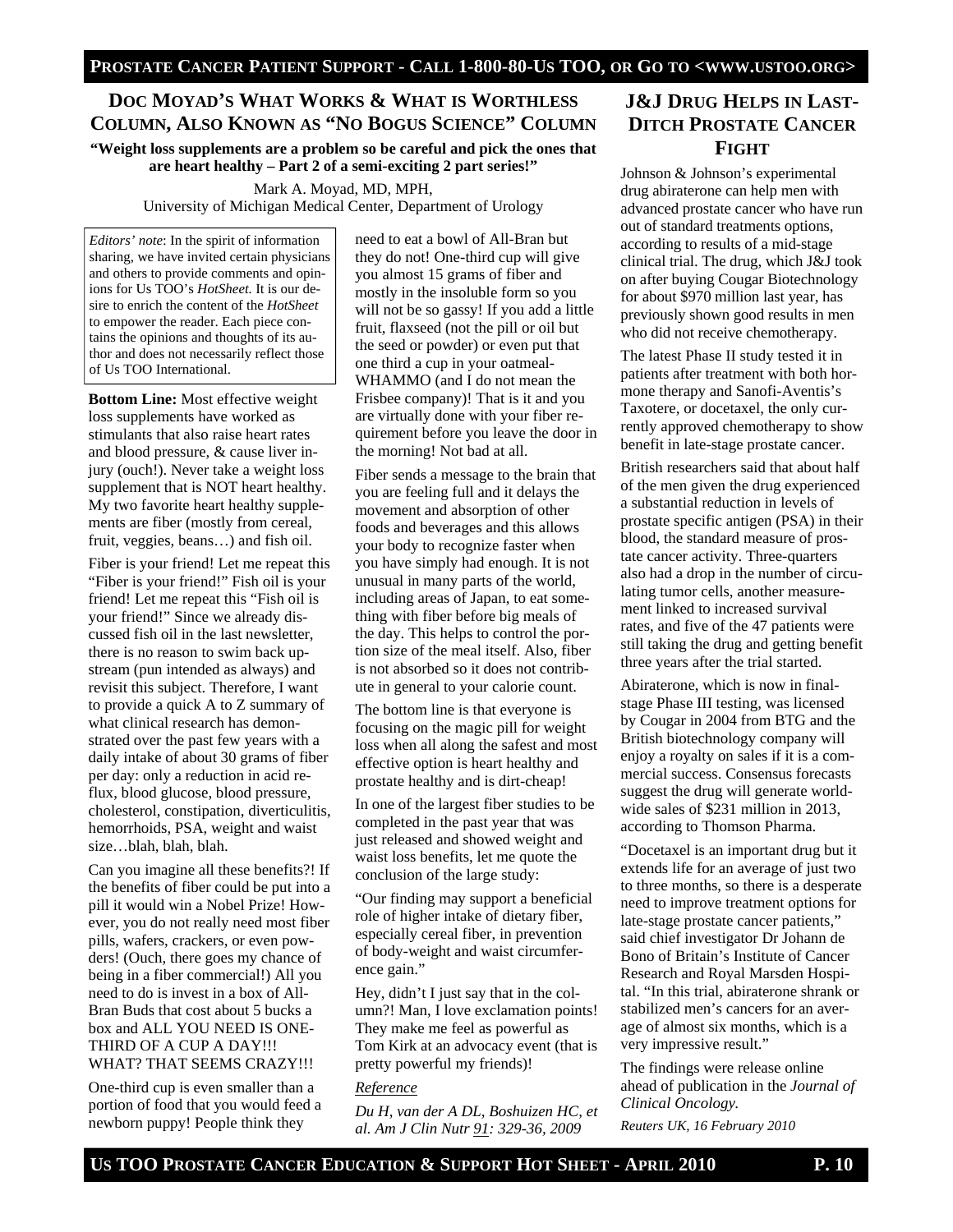#### **DOCTORCHODAK'S BOTTOM LINE**

*Editors' note*: In the spirit of information sharing, we have invited certain physicians and others to provide comments and opinions for Us TOO's *HotSheet.* It is our desire to enrich the content of the *HotSheet*  to empower the reader. Each piece contains the opinions and thoughts of its author and is not necessarily those of Us TOO International.

Two articles in this month's *HotSheet* summarize potentially new treatments for men with advanced prostate cancer. One looks at the effect of a low dose patch containing nitroglycerin, the same medicine used to treat angina, in men with a rising PSA after radiation or radical prostatectomy. The authors found that this drug prolonged the PSA doubling time, and in some men it actually caused a decline in the PSA. Although the study is very preliminary, the results certainly support further investigation.

The second new treatment is further along in its research process. The drug is called abiraterone acetate and it works by interfering with normal hormone production even after conventional hormone therapy has failed. It is now in the final phase of clinical testing in men who have progressive disease but are not ready for or they decided against receiving standard chemotherapy. If the results are positive, it could be available in a few years.

**The Bottom Line:** It is exciting to see real progress forthcoming for treating men who develop recurrent or progressive disease. Hopefully, future studies will be able to clearly prove that these treatments are worthwhile.

There is important information regarding minimally invasive radical prostatectomy and how it compares to open prostatectomy. Increasingly throughout the US, robotic surgery is heavily marketed as being better and safer than other surgical approaches. Unfortunately, no valid studies support this claim. The study cited here included Medicare patients treated throughout the US. It found that the overall complication rates were similar with a small difference in urethral strictures and on average one less day in the hospital with the minimally invasive approach. But so far there is no evidence for better urinary control,

sexual function or cancer control. The most important message is that the complication rates are primarily affected by the surgeon's experience; those doing less than 30 per year had a significantly higher complication rate. This study found that more than half of the operations were performed by surgeons who did fewer than 5 per year on Medicare patients. This has important implications for men who decide that surgery is right for them.

**The Bottom Line:** Choose your surgeon rather than the type of surgery and don't be afraid to ask your surgeon how many he/she does per year and their specific complication rates.

The study about external radiation also has important implications for men who choose to be treated this way. This was a randomized trial comparing a higher dose of radiation to the dose that had been used for many years. The extra radiation was given using Proton therapy. The higher dose group had a lower local recurrence rate and a lower biochemical failure rate. However, after almost ten years, the survival was the same for men with low or intermediate risk disease. An important editorial accompanied the article <http://jco.ascopubs.org/ cgi/reprint/28/7/1087> which makes several points. First, it questioned whether the best dose for men with low risk prostate cancer may be none at all given the small chance of dying from the disease. And second, although the men receiving the extra radiation dose were treated using Proton Beam rather than traditional photon beam radiation, this study in no way demonstrates a benefit of Proton beam over conventional radiation.

**The Bottom Line:** Patients who want to minimize their chance for a PSA recurrence should ask their radiotherapist if they will be using a higher dose of radiation, however, men with low risk disease who are over 65 should make sure they discuss the relative merits of radiation compared to active surveillance. We still need appropriate studies to know how Proton Beam radiation compares to other types of radiation before any claims can be made.

For friends and relatives of men who have been diagnosed with prostate

cancer, they should be aware of the latest results from preventing the disease using finasteride; yes it reduces the risk of being diagnosed with prostate cancer by nearly 25%. However, it helps only 6 of 100 who take it and it is unclear if those cancers would have needed treatment had they not been prevented. This article is a good summary of the pros and cons of taking it.

**The Bottom Line:** For those looking to reduce prostate cancer risk, they can take daily finasteride until they reach an age where it is less of a concern, but they should realize the odds of benefit are small.

## **AMERICA'S PROSTATE CANCER ORGANIZATIONS OFFER POINTERS TO HOUSE COMMITTEE ON OVERSIGHT AND GOVERN-MENT REFORM**

"Eleven different US-based, patientfocused, prostate cancer education and advocacy organizations came together to offer Congressman Ed Towns and the committee our shared perspective on the critical priorities that will change the impact of prostate cancer on the lives of Americans and their families," stated Scott Williams of the Men's Health Network on behalf of America's Prostate Cancer Organizations.

"This shared perspective, provided on behalf of millions of American men and their families, clearly shows the importance of reform to address these issues," commented Thomas Farrington of the Prostate Health Education Network.

The full text of the testimony is available at <http://www.ustoo.org/ UsTOOAdvocacyAlertV9.asp> and will also be published in the May *Hot-Sheet*.